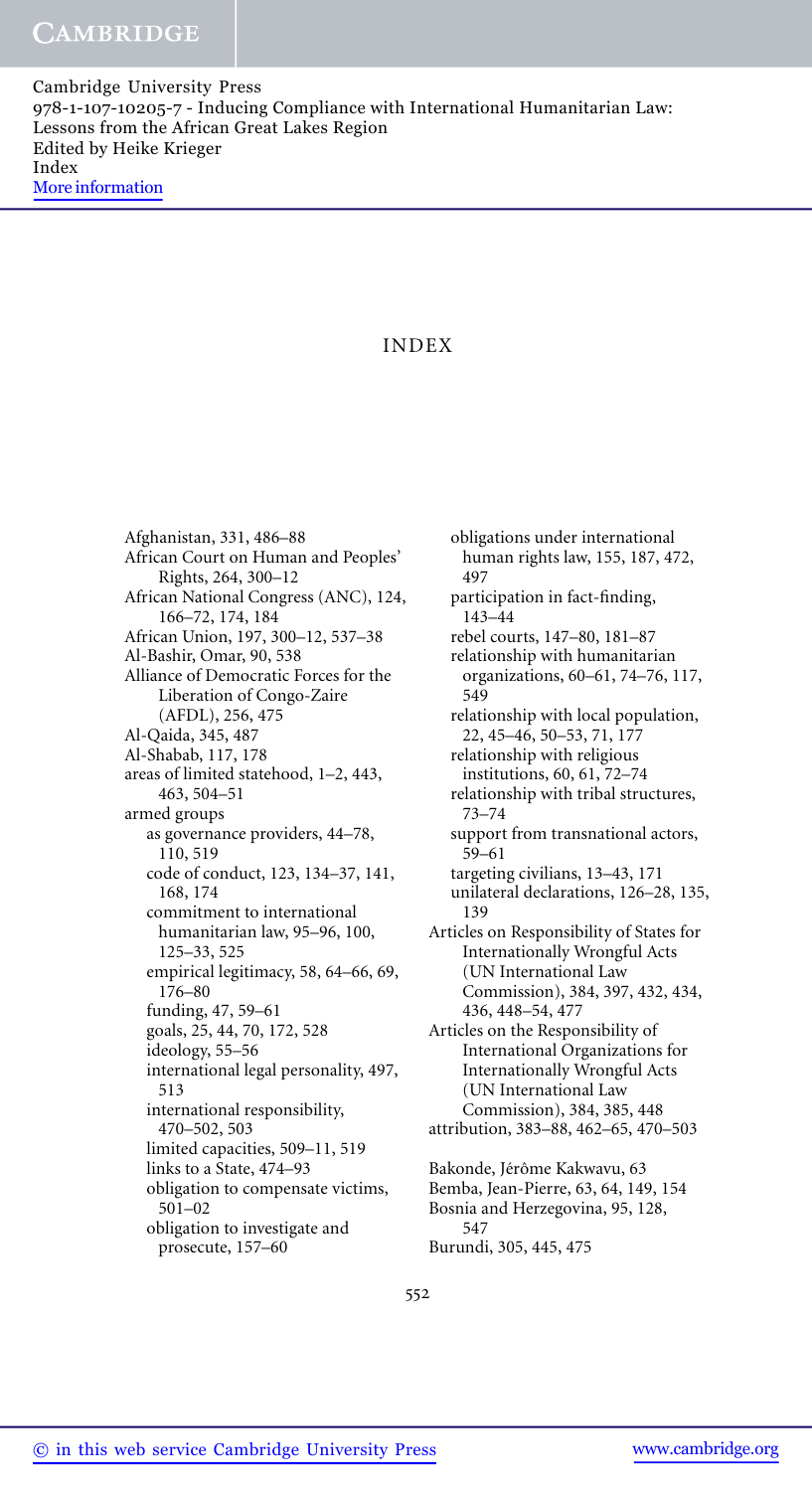> Carter Center, 81–92, 106–09 Catholic Church, 72–74 Central Intelligence Agency (CIA), 393 Centre for Humanitarian Dialogue, 81–92, 106–09 Chad, 118, 304 child soldiers International Criminal Court, 210–12 prohibition of recruitment and use, 169, 210–13 United Nations, 139–40, 314–15, 318, 324, 329, 336 Colombia, 202, 482, 489, 530–31 compliance mechanisms coercion, 114, 314, 333–39, 349, 534–45, 550–51 legitimacy, 314, 333, 339–48, 349, 512–13, 527–29, 531–34, 535–45 monitoring, 81, 83, 86, 93, 100, 102, 108, 114–15, 145, 318, 348, 369, 417–18, 435, 438, 540 persuasion, 79–111, 112–24 self-interest, 314, 333–39, 349, 505, 512, 520–27, 529 complicity, 367–69, 374, 381, 442–69, 488–93 Congrès National pour la Défense du Peuple (CNDP), 62–65, 144, 508–09 Convention on the Rights of the Child, 313, 329–31 countermeasures, 394, 419, 435–37, 441 Customary International Humanitarian Law Study (International Committee of the Red Cross), 139, 152, 157–58, 182, 427, 456, 502 Cyprus, 484 Deed of Commitment for Adherence to a Total Ban on Anti-Personnel Mines and for Cooperation in Mine Action, 99–103, 131–33, 526

Democratic Republic of the Congo amnesty, 253–55

index 553

domestic prosecution, 217–46 governance by armed groups, 62–77 International Criminal Court, 221, 239–44 judicial system, 217–46, 247–60 double jeopardy, 160–66 due diligence, 429–41, 472, 490, 492, 494–96 due process, 151–56, 161, 165, 174–76, 184, 259, 342–46 Dutchbat, 386, 388 Economic Community of West African States Monitoring Group (ECOMOG), 42, 357–58 Economic, Social and Cultural Council (ECOSOCC), 303 ensure respect (Common Article 1 of the Geneva Conventions), 375–76, 379, 383, 389, 391–97, 415–41, 454–58, 467, 490, 545 erga omnes obligations, 393, 432–34, 436, 489–90, 500–01 European Court of Human Rights *Al-Jedda* Case, 277, 278, 280, 386, 388 *Al-Skeini* Case, 279, 289 *Behrami and Saramati* Case, 386, 387, 440 *Ilascu* Case, 156, 423 *Isayeva* Case, 293 *Loizidou* Case, 484–85 extraterritorial application of international obligations, 278–79, 420–21, 491, 494–95

fact-finding, 143–44, 186, 266–67

- fair trial, 151–56, 161, 165, 174–76, 184, 259
- Finnish Crisis Management Initiative (CMI), 87
- Forces Armées de la République Démocratique du Congo (FARDC), 364–65, 409, 445–46
- Forces Armées du Peuple Congolais (FAPC), 62–66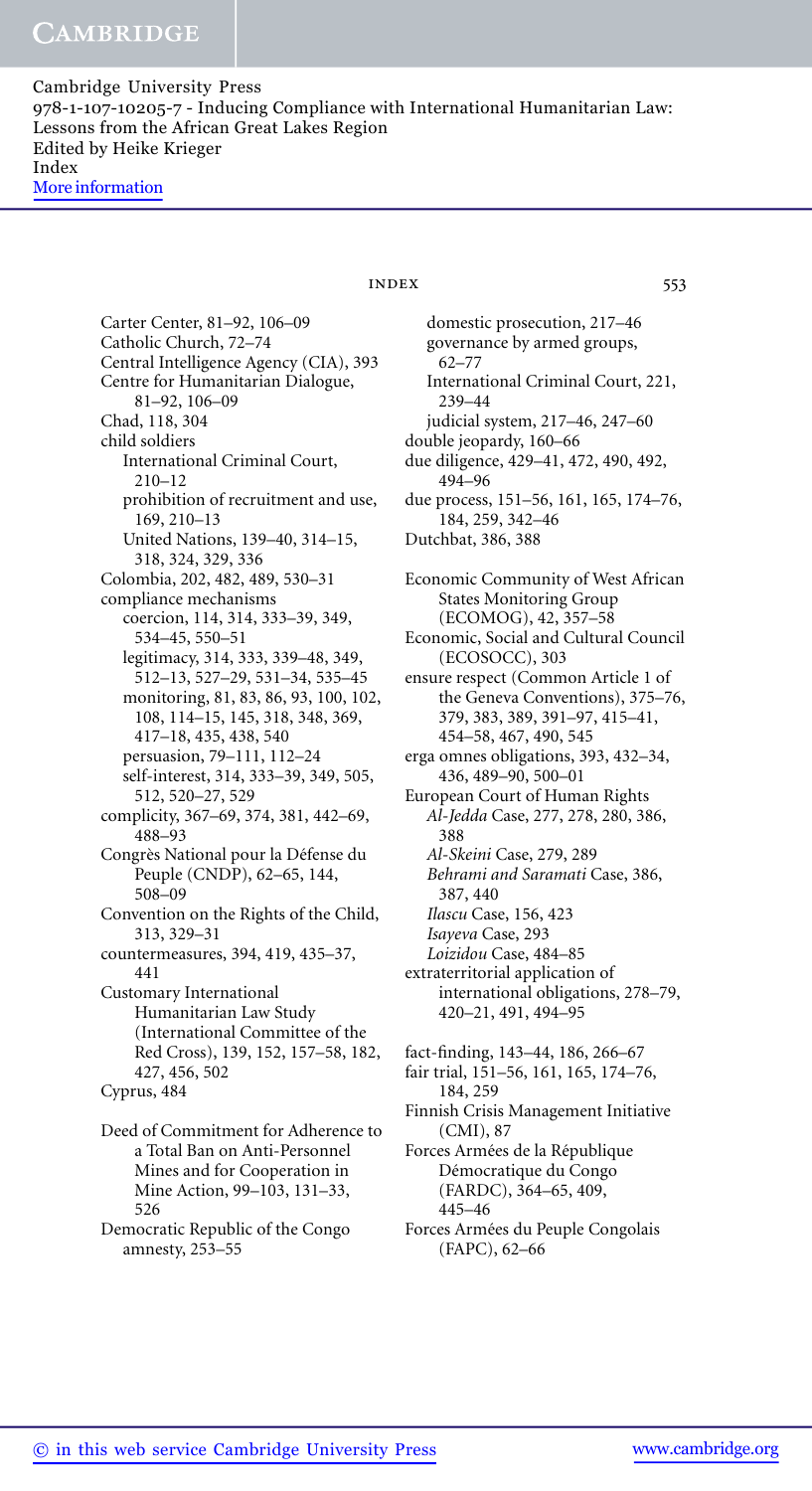### 554 **index**

Forces Démocratiques de Libération du Rwanda (FDLR), 337, 406, 497 Free Aceh Movement (Gerakan Aceh Merdeka), 85–87, 106 Frente Farabundo Martí para la Liberación Nacional (FMLN), 95, 184 Geneva Call, 81, 92–107, 110, 126, 144–45, 526, 533–34, 546–49, 550 Geneva Conventions Additional Protocol I, 161, 264, 283, 372, 418, 422, 425, 438–39, 447, 506, 516, 545 Additional Protocol II, 161, 181, 496, 509–10, 513, 525 Additional Protocol III, 425, 439 Common Article 1, 375, 382–98, 415–41, 454–61, 465–69, 491, 492, 494 Common Article 3, 95, 152, 181–82, 185, 211, 393, 491, 498, 509, 510–11, 513 extraterritorial application, 420–21, 491, 494–95 peacekeeping, 382–98 subsequent agreement, 425 travaux préparatoires, 161, 424, 425 good offices, 82–84, 266 Hague Conventions, 276, 277, 279, 447, 466 Human Rights Watch, 126, 218, 508 Inter-American Commission on Human Rights, 272, 288, 482, 497 Inter-American Court of Human Rights, 275, 277, 489–90 International Committee of the Red Cross, 92–98, 182, 265–66, 370, 514, 517, 524, 526, 528, 533–34, 546–49 International Court of Justice *Bosnian Genocide* Case, 420, 423–24, 426, 428, 433–35, 439, 449, 451, 458–60 *Nicaragua* Case, 389, 393, 477–86, 490–94

*Nuclear Weapons* Opinion, 306 *Wall* Opinion, 306, 376, 393–96, 418–20, 435, 437 International Criminal Court African Union, 197, 207 child soldiers, 210–12 Democratic Republic of the Congo, 221, 239–44, 505–09, 536–37 deterrence, 41, 190–92, 197–99, 206, 209 empirical legitimacy, 240–44, 309–10, 535–40 international criminal law behavioural effects, 190, 197, 205, 215, 535 double jeopardy, 160–66 obligation to prosecute, 158, 182–84 selective enforcement, 206–08, 214 International Criminal Tribunal for Rwanda (ICTR), 216, 251, 377, 378 International Criminal Tribunal for the former Yugoslavia (ICTY), 138, 140, 191–92, 200, 209, 216, 263, 323, 378, 479–86 International Fact-Finding Commission, 266, 418, 438 international human rights law derogation clauses, 273, 281, 312 obligations of armed groups, 155, 187, 472, 497 relation to international humanitarian law, 273–77, 300–12, 327–28, 472, 497 international humanitarian law ad hoc agreements, 104, 128–30, 140 belligerent reprisals, 523, 539 detention, 265 dissemination, 81, 265 dual use objects, 331–32 erga omnes obligations, 393, 432–34, 436 general principles of, 388–90 international responsibility for violations, 470–503 internment, 277–82 Martens Clause, 389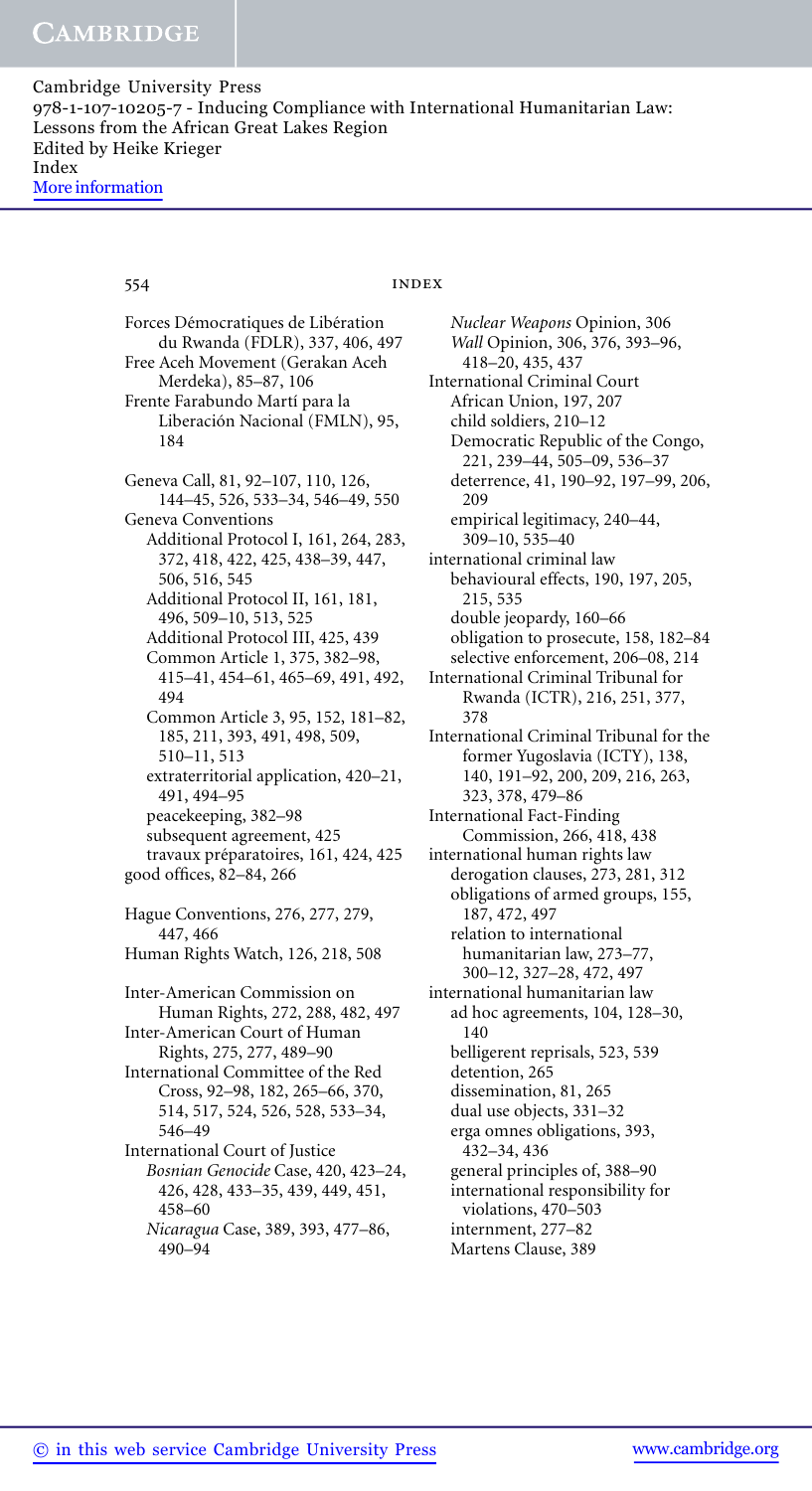> military necessity, 136, 272, 278–82, 287–93, 294, 298, 331 principle of distinction, 282–84 principle of proportionality, 284–93, 298 rebel courts, 147–80, 181–87 reciprocity / reciprocal expectations, 2–3, 186, 195, 291, 512, 518, 520–26 relation to international human rights law, 273–77, 300–12, 327–28, 472, 497 reparations, 467, 501–02 sexual violence, 250, 351, 368 threshold of applicability, 272–76, 510 understandable language, 128, 134 unilateral declarations, 126–28, 135, 139 International Security Assistance Force (ISAF), 143 Iran-United States Claims Tribunal, 485 Joint Protection Teams (JPT), 410 Kabila, Joseph, 253, 256, 364, 367, 408 Kabila, Laurent, 68, 217 Kenya, 202, 309, 538 Kony, Joseph, 25–29, 31, 90, 196–97 Kurdistan Workers' Party (PKK), 549 landmines, 99–104 Liberation Tigers of Tamil Eelam (LTTE), 96, 185, 530, 549 Liberia, 130, 367–69 Lord's Resistance Army (LRA), 3, 5, 18, 24–32, 129, 195, 197, 320, 349–50, 471, 475, 477, 497, 499, 502, 519, 528, 541 Lubanga, Thomas, 212, 215, 243, 507, 537 M23 (Mouvement du 23-Mars), 505, 508 Mapiripán Massacre, 489

mediation, 80–92, 104–08, 109–10 merchant State, 51–53

## index 555

Mission de l'Organisation des Nations unies pour la stabilisation en République démocratique du Congo (MONUC / MONUSCO), 360, 364, 399–413, 445–46 Mouvement de Libération du Congo (MLC), 62–64, 141, 150, 185 Mouvement des Nigériens pour la Justice (MNJ), 121, 517 Museveni, Yoweri, 184, 187, 207 National Patriotic Front of Liberia (NPFL), 120 National Resistance Army (NRA), 22, 136, 168, 170, 184 National Transitional Council (Libya), 48, 77, 126, 135, 153, 213, 215 Nkunda, Laurent, 63, 65, 144 non-governmental organizations role in the DRC, 64, 71, 74–76 work with armed groups, 60, 62, 64, 71, 74–76, 79–111, 113, 548, 550 non-refoulement, 454 non-State actors as governance providers, 44–78, 110, 519 distinguishing 'public' and 'private', 443–46, 460–65 international legal personality, 497, 513 quasi-custom, 138, 139, 533 use of force, 472–73, 480 norm diffusion, 80–81, 92–107, 109–10 Nuremberg Tribunal, 215, 218 occupation, 275, 277–82, 288–89, 296, 300, 484 Oslo Forum, 84 Ottawa Treaty (Convention on the Prohibition of the Use, Stockpiling, Production and

peacekeeping attribution, 383–88

Transfer of Anti-Personnel Mines and on their Destruction), 99–102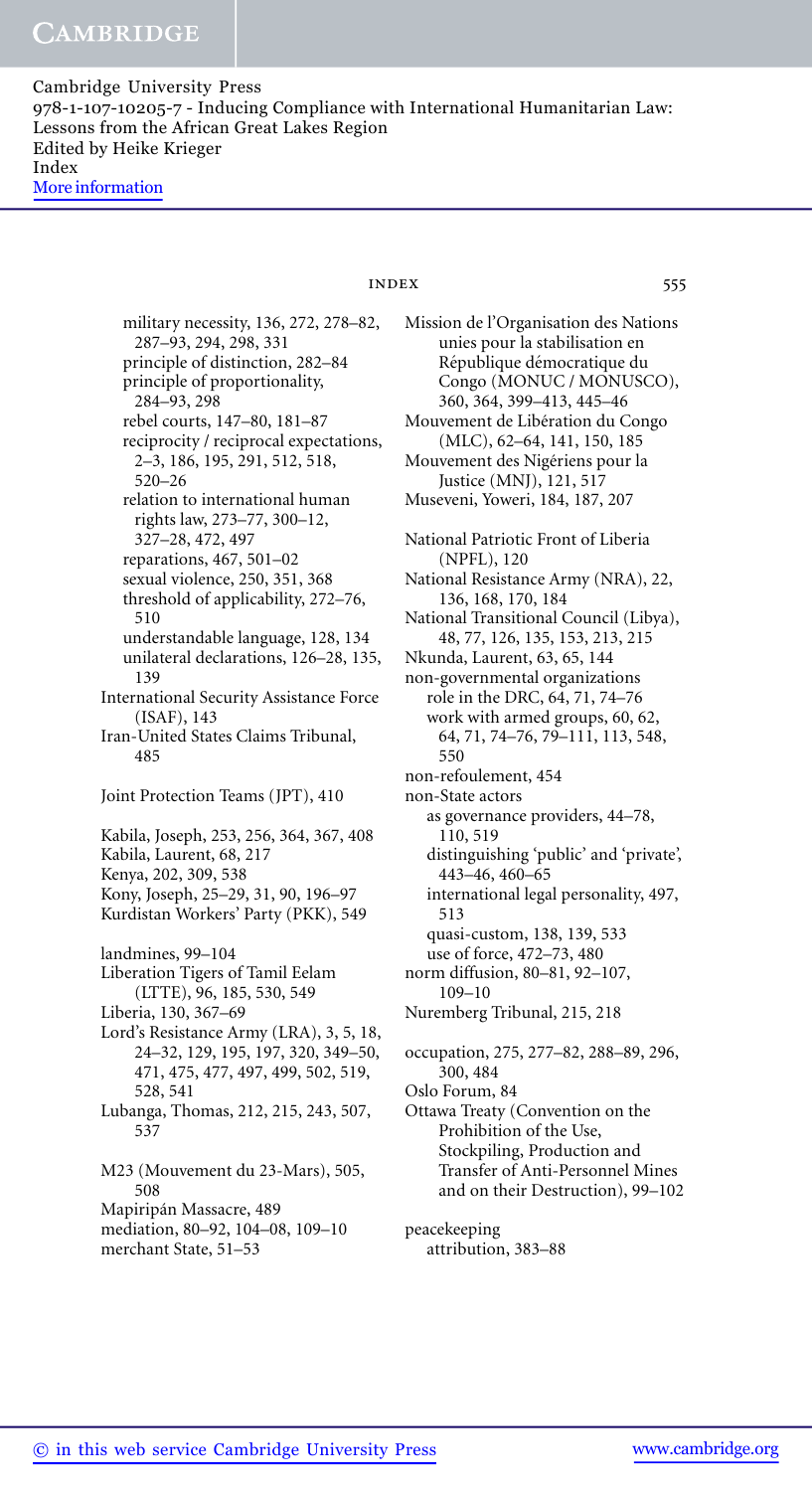556 index

Sudanese People's Liberation

Movement/Army (SPLM/A), 22,

peacekeeping (*cont.*) combatants, 352–53, 371–73, 378, 379 Community Liaison Assistants (CLA), 411 complicity, 367–69, 374, 381 cooperation with host state, 402, 405–08 effects on a conflict, 42 existence of an armed conflict, 378 human rights violations, 366–69, 405, 406–07, 409–10 liability, 387, 391 model status-of-forces agreement (1990), 385 obligations under international humanitarian law, 351–54, 369–74, 379–98, 467 protection of civilians, 360–63, 399–413, 541 sexual exploitation and abuse, 351 State-building, 405, 407, 412 use of force, 358–60, 363, 368, 370, 371–72 People's Defence Force (Uganda), 207 precautionary principle, 285–87, 293–95 Rassemblement Congolais pour la Démocratie (RCD), 44, 63, 64, 66–77, 519–20 rebel courts, 147–80, 181–87 rentier State, 51–53, 66 responsibility to protect, 360, 382–83, 440, 542 Revolutionary United Front (RUF), 119, 129, 135–36, 141, 184 rule of law, 323, 340–43 Rwanda, 70, 374, 475 self-defence, 289, 486–88 sexual violence, 251 Special Court for Sierra Leone (SCSL), 197, 207, 210–11

28, 90, 128, 131, 137, 167, 170, 171, 185, 533 Taliban, 122, 135, 143, 178 Taylor, Charles, 197, 206 Tehran Conference on Human Rights (1968), 375, 455 transnational actors, 49, 55, 58–62, 64, 74–76 Uganda, 22, 26, 28, 29, 187, 472–73, 475, 493–94, 502 União Nacional para a Independência Total de Angola (UNITA), 56, 96, 140 United Nations Charter, 321–23 Department of Peacekeeping Operations, 321, 351, 354 Development Fund, 321 Development Programme (UNDP), 185 General Assembly, 316, 361, 394, 449, 501 High Commissioner for Human Rights, 330, 442 Human Rights Council, 183, 266–67, 418, 427 Human Rights Due Diligence Policy (HRDDP), 410, 446, 467, 541 International Children's Emergency Fund (UNICEF), 144, 321, 330, 336–37 Office of Legal Affairs, 387, 407, 445 Secretary-General, 210–11, 247, 315–21, 328, 330, 331–32, 335–37, 343–45, 347–48, 362, 371, 389, 391, 405, 471, 475, 499, 529, 530, 531 Security Council, 1, 153, 192, 211, 313–50, 360, 376, 382, 386, 397–98, 399, 417, 440, 445, 467, 497, 498, 507, 529, 530, 535, 539–45, 549–50

Sudan, 27, 306, 502